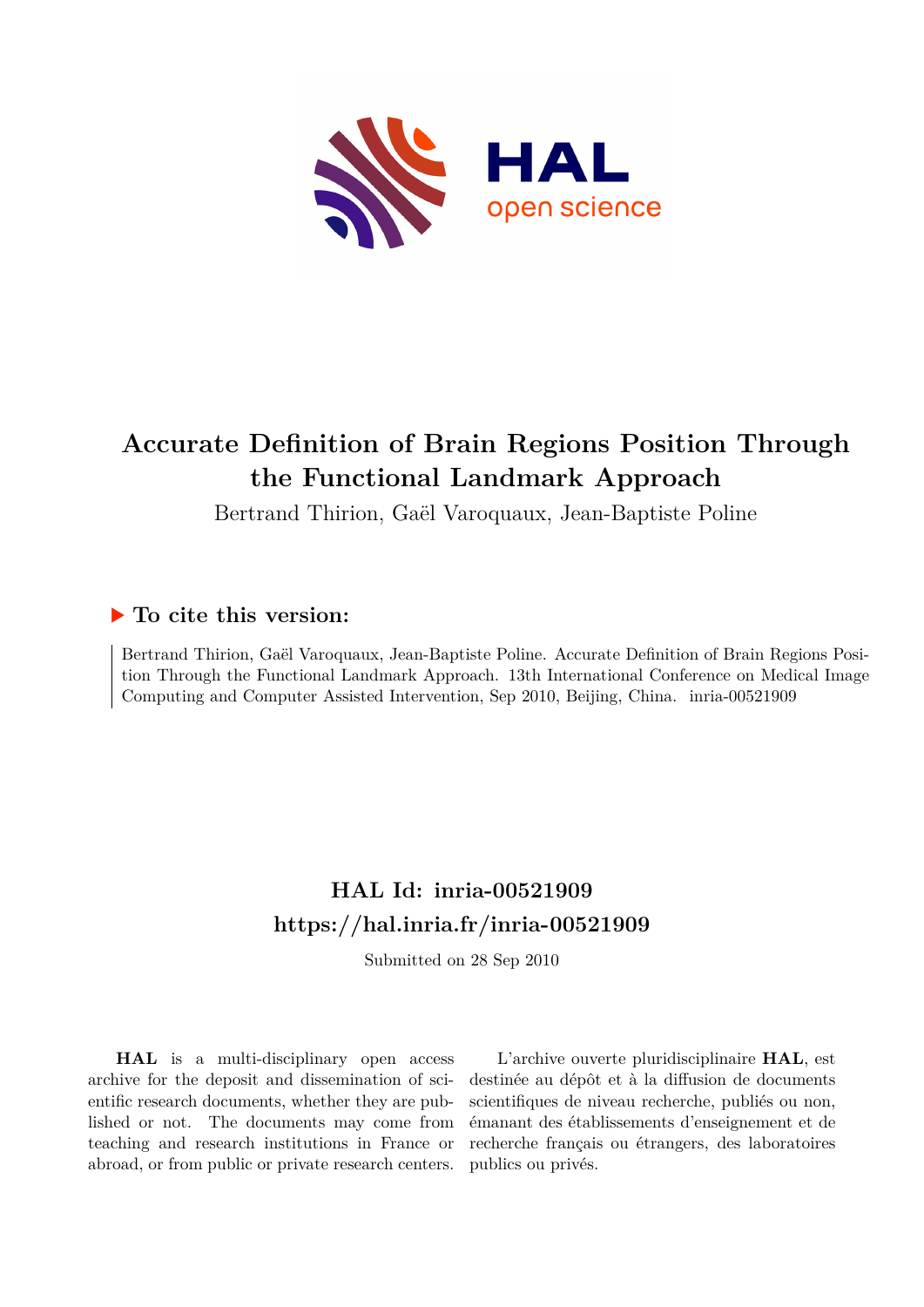# Accurate Definition of Brain Regions Position Through the Functional Landmark Approach

Bertrand Thirion<sup>1,2</sup>, Gaël Varoquaux<sup>1,2</sup>, and Jean-Baptiste Poline<sup>1,2</sup>

 $1$  Parietal team, INRIA Saclay-Île-de-France, Saclay, France bertrand.thirion@inria.fr, WWW home page: http://parietal.saclay.inria.fr/ <sup>2</sup> CEA, DSV, I<sup>2</sup>BM, Neurospin, Saclay, France

Abstract. In many application of functional Magnetic Resonance Imaging (fMRI), including clinical or pharmacological studies, the definition of the location of the functional activity between subjects is crucial. While current acquisition and normalization procedures improve the accuracy of the functional signal localization, it is also important to ensure that functional foci detection yields accurate results, and reflects betweensubject variability. Here we introduce a fast functional landmark detection procedure, that explicitly models the spatial variability of activation foci in the observed population. We compare this detection approach to standard statistical maps peak extraction procedures: we show that it yields more accurate results on simulations, and more reproducible results on a large cohort of subjects. These results demonstrate that explicit functional landmark modeling approaches are more effective than standard statistical mapping for brain functional focus detection.

## 1 Introduction

With the improvement of acquisition hardware, such as parallel coils and the advent of high-field MRI scanners, functional Magnetic Resonance Imaging (fMRI) provides increasingly precise information on the spatial structure of brain activity, and is expected to ultimately yield individual mappings with a resolution of 2mm. Functional activity is currently believed to be the most accessible marker to define cortical regions in vivo [1]. However, as far as cross-subject activity detection is concerned, the accuracy of activation position is largely determined by anatomical normalization procedures, which are also constantly improving (see [2] for a review). The precise localization of brain foci represents an important information, in particular for pharmacological MRI, where the impact of drugs in several subjects for particular brain targets is assessed [3], or in case studies where one needs to extrapolate the position of identified foci of activity to a new individual to assess lesion impact or for surgery.

However, fMRI has not been considered as a reliable marker of brain activity so far [4, 3]. This is related to two problems: one is the lack of accuracy in the location of brain regions, the other one is the lack of sensitivity to detect peaks of interest, that can thus be missed when comparing functional foci across subjects.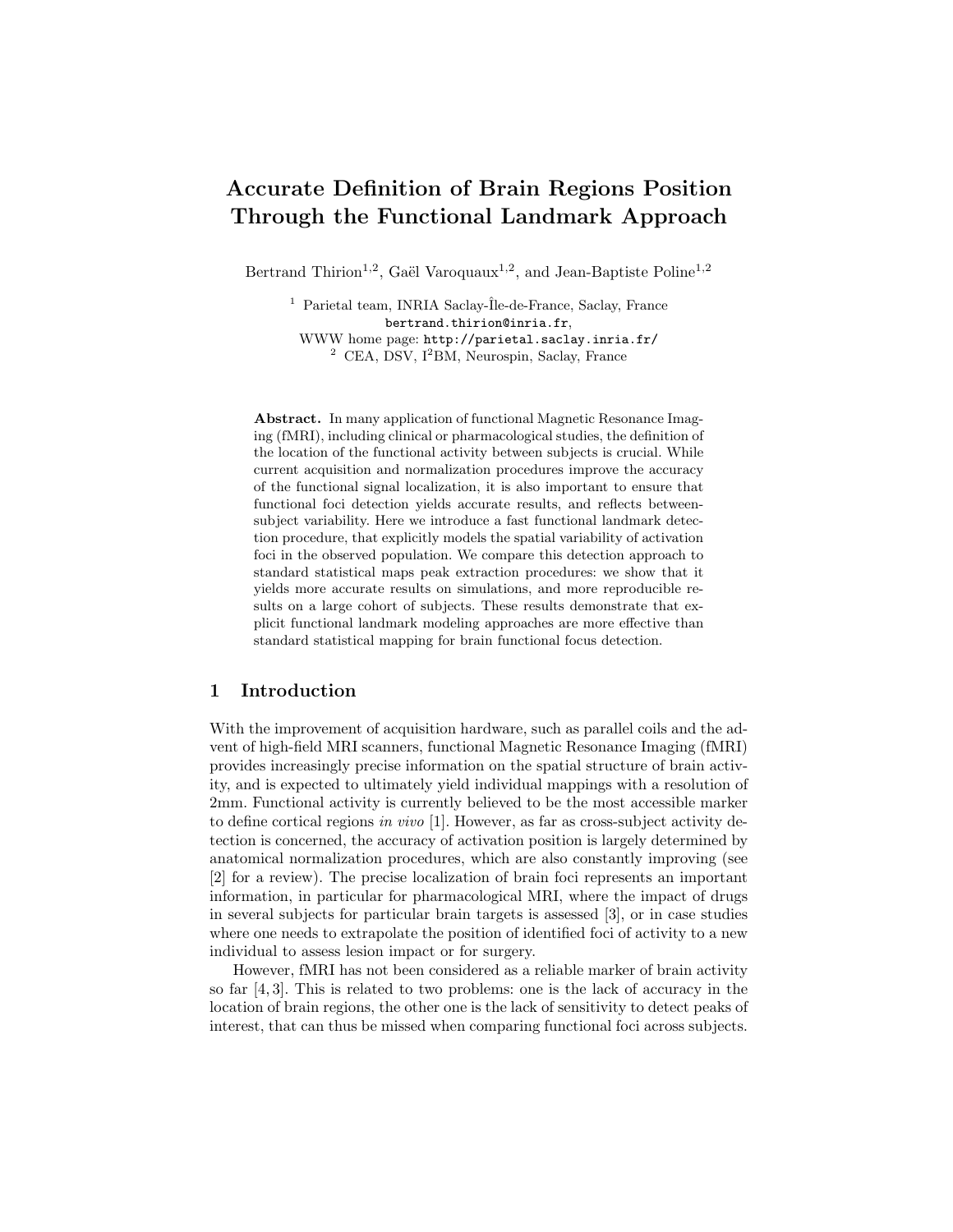In this paper, we investigate the reliability and the reproducibility of several fMRI activation detection procedures; we do not focus on the reproducibility of supra-threshold regions, but on the positions of activity peaks, for which we introduce specific metrics. In particular, we propose a fast functional landmark detection procedure, that directly aims at modeling the spatial distribution of activity peaks. This is in contrast with more standard approaches that first compute statistical maps voxel-by-voxel, then extract the peaks of these maps. This procedure, detailed in Section 2, is conceptually simpler and faster than existing procedures that perform inter-subject activation position modeling [5– 7]. We present two validation procedures in Section 3: one based on simulations, where the true foci positions are known: we show that, when there is some jitter in the position of functional foci across subjects, the proposed functional landmark approach clearly outperforms all peak detection procedures derived from standard group statistical maps. This gain in detection reliability is characterized by a procedure designed specifically, analogous to the Receiver Operating Characteristic (ROC) curve, that shows the (sensitivity, specificity) trade-off of peak detection techniques. We proceed with an experiment based on a very large dataset, where we show that our functional landmark detection procedure yields more reproducible positions than its alternatives by using a jackknife subsampling procedure. More details and results can be found at the following address: http://parietal.saclay.inria.fr/research/supplementary-material-miccai-2010.

# 2 A Spatial Model of Brain Functional Foci

In this paper, we consider that a first-level analysis has been performed in a dataset acquired in S subjects after normalization in the MNI space, so that individual contrast, variance and statistical maps are available for certain functional contrasts (combination of condition-related effects).

#### 2.1 Extracting peak positions from standard group analyzes

Most activation detection procedures rely on a univariate modeling procedure that provides group-level statistical maps; these maps are then used to detect supra-threshold regions or activity peaks. The corresponding statistics can be  $i$ ) the classical t-test, that we call random-effects statistic  $(rfx)$ ; we also consider the use of data smoothing (12mm Full Width at Half Maximum, FWHM)  $srfx; iii)$ the conjunction statistic, that assesses that the null hypothesis can be rejected in k subjects over S [8]; here we consider 2 cases, namely  $k = S/2$  (half conjunction), that we call cjh, and iv) the case  $k = S$  (full conjunction), called cjf. To make inference results comparable across statistics, the significance has been evaluated using the same sign swap procedure [9] in all cases: this procedure performs inference on the positivity of the voxel mean effect in the population, with a built-in correction for multiple comparisons.

In most fMRI studies, a few positions in the MNI space are reported as activation foci by extracting the maps local maxima. These can be ordered by decreasing importance by considering their associated statistical value.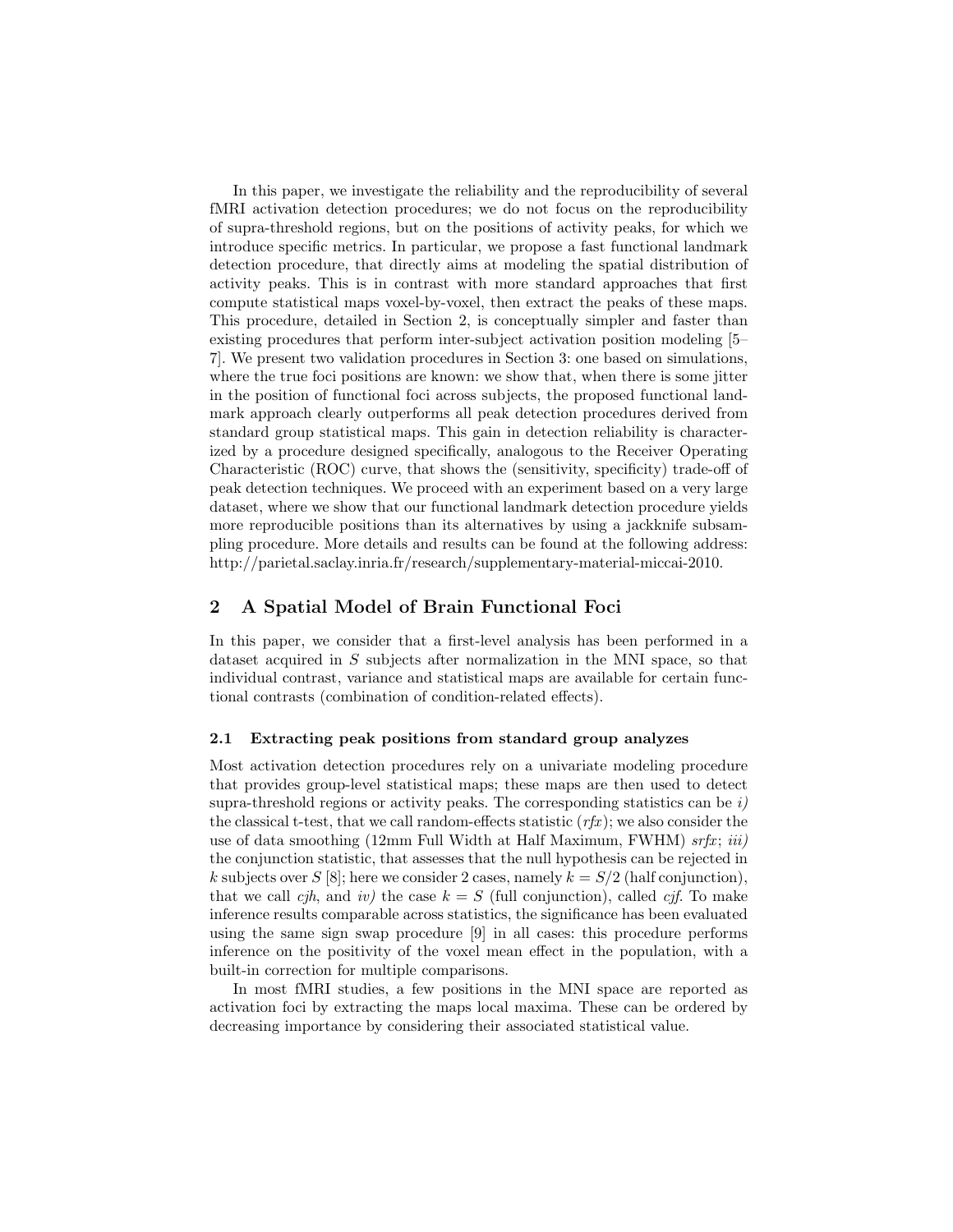#### 2.2 The functional landmark (FL) model

Here, we describe our new procedure to detect functional landmarks. It is related to the approach in [6], with several differences that make it simpler and faster. It consists in 3 steps: a peak extraction procedure in individual data, the specification of a spatial model at the group level, that includes a modeling of false positives; the final specification of the group-level foci of activity, with their position and their statistical significance.

High-level descriptions of individual maps. The FL detection procedure takes as input each subject t statistical map  $(\phi^s)_{s=1..S}$  obtained in the cohort. For a given map  $\phi$  we call a *terminal blob* a set  $a_j$  of connected voxels that are above a saddle point of  $\phi$ , and that contain a unique local maximum of  $\phi$ . We retain only the blobs that contain at least  $s_{min}$  voxels. In the sequel, we denote the extracted terminal blobs  $(a_j^s)_{j=1..J(s),s=1..S}$  where s is the individual dataset under study and  $j \in [1, J(s)]$  is a region index. The peak position within  $a_s^j$  is denoted  $t_j^s$ , while the average signal within the blob is denoted  $\phi_j^s$ . Next,  $\phi_j^s$  is converted to a probability that the blob is indeed active  $p(H_1(a_j^s)|\phi_s)$ , by learning the distribution of activations through a mixture model of the corresponding map  $\phi_s$  [10]. In this work, we consider only blobs above a threshold that corresponds to a p-value  $p < 0.01$  uncorrected, and use  $s_{min} = 5$ .

A Dirichlet Process Model for spatial data. The next step consists in selecting the blobs at similar positions across subjects. Importantly, this is carried out in a probabilistically consistent framework i.e. by refining the p-values  $p(H_i(a_j^s)), i \in$ {0, 1} based on spatial information:

$$
p(H_i(a_j^s)|t_j^s, \phi^s) = \frac{p(t_j^s|H_i(a_j^s), \phi^s)p(H_i(a_j^s)|\phi^s)}{p(t_j^s|\phi^s)},
$$
\n(1)

where  $p(t_j^s | \phi^s) = \sum_{i=0}^1 p(t_j^s | H_i(a_j^s), \phi^s) p(H_i(a_j^s) | \phi^s)$ . We further assume that  $p(t_j^s|H_i(a_j^s),\phi^s) = p(t_j^s|H_i(a_j^s)).$  Next we specify the spatial densities under each alternative  $p(t_j^s|H_i(a_j^s))$ : under  $H_0$ , the selected blobs are distributed uniformly across the brain, so that  $p(t_j^s|H_0(a_j^s)) = 1/|\Omega|$ , where  $\Omega$  is the brain volume; under  $H_1$ , the distribution  $p(t_j^s|H_1(a_j^s))$  is unknown, but is expected to be clustered in some regions of the brain. To model this density, we use a Gaussian Mixture Model with an unspecified number of components implemented through a Dirichlet Process Mixture Model (DPMM) [11]:

$$
\gamma \sim DP(\theta, \mathcal{G}),
$$
  
\n
$$
(\mu_j^s, \Lambda_j^s) \sim \gamma, \forall j[1, J(s)], \forall s \in [1, S]
$$
  
\n
$$
t_j^s \sim \mathcal{N}(t_j^s; \mu_j^s, \Lambda_j^s), \forall j[1, J(s)], \forall s \in [1, S],
$$
  
\n(2)

As a base measure  $\mathcal G$  we choose a uniform density on the compact brain volume for the mean parameters, and an Inverse Wishart distribution for the covariance

$$
\mathcal{G} = p(\mu, \Lambda) = \frac{1}{|\Omega|} W^{-1}(\Lambda; \nu \sigma^2 \mathbb{I}_3, \nu), \tag{3}
$$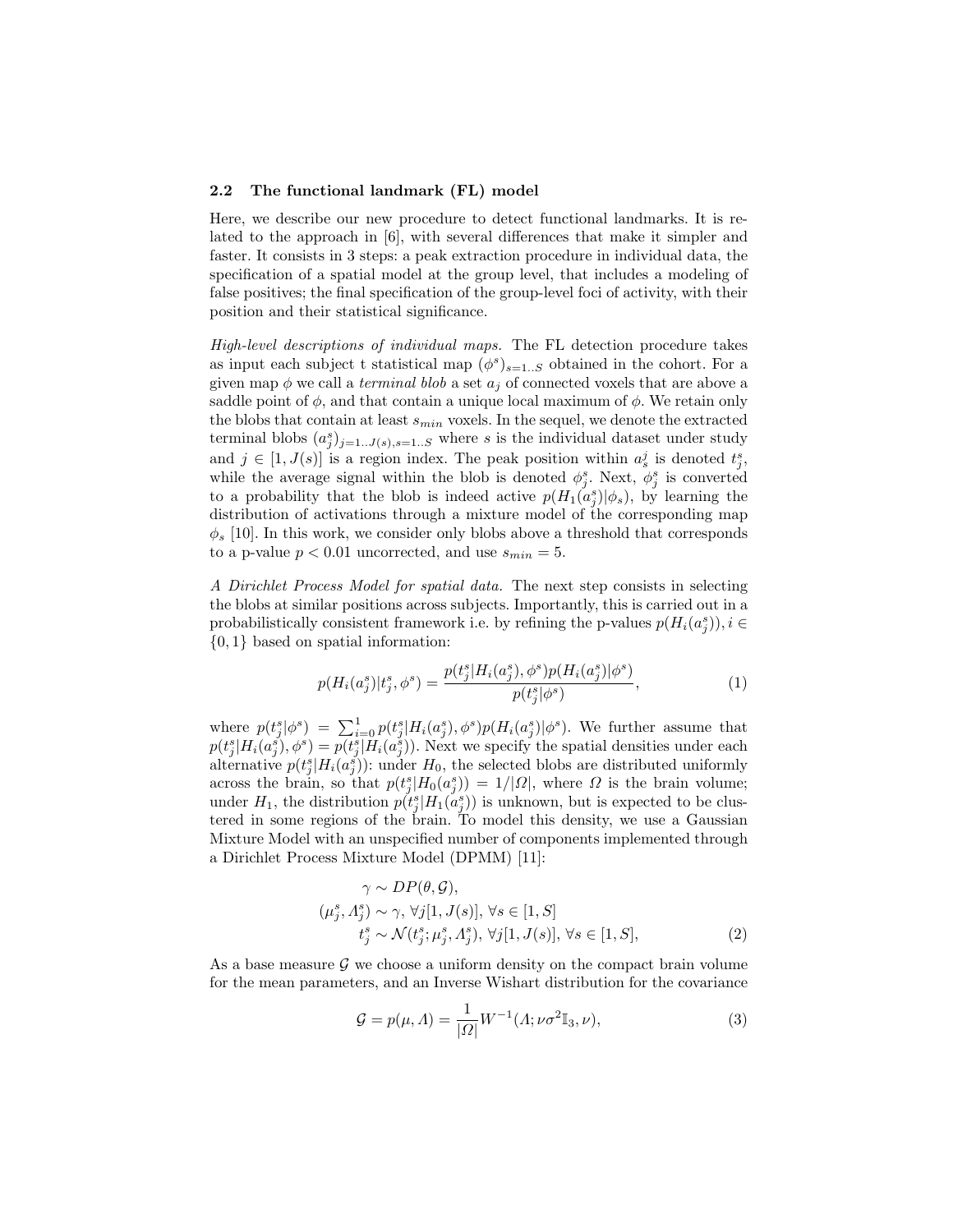where  $\sigma$  and  $\nu$  are the hyper-parameters of the model. The fundamental property of Dirichlet processes is the following: if  $X_J = \{(x_j), j = 1...J\}$  is sampled from a DPMM, The predictive density of a new sample is:  $x|X_J, \theta, \mathcal{G} \sim \theta \mathcal{G} + \sum_{j=1}^J \delta_{x_j}$ . Model estimation can thus be performed fairly easily using Gibbs sampling; the algorithm iteratively samples the membership  $z_j^s$  of  $a_j^s$  from

$$
p(z_j^s = k|t_j^s, z^{-s}, \theta) \propto p(t_j^s|t^{-s}, z^{-s}, z_j^s = k)p(z_j^s = k|z^{-s}, \theta), \text{ where}
$$
  
\n
$$
p(t_j^s|t^{-s}, z^{-s}, z_j^s = k) = \begin{cases} \mathcal{N}(t_j^s; \mu_k, \Lambda_k) & \text{if } n_k^{-s} > 0, \\ \frac{1}{|\Omega|} & \text{otherwise,} \end{cases}
$$
 and  
\n
$$
p(z_j^s = k|z^{-s}, \theta) = \begin{cases} \frac{n_k^{-s}}{\theta + N^{-s}} & \text{if } n_k^{-s} > 0, \\ \frac{\theta}{\theta + N^{-s}} & \text{otherwise,} \end{cases}
$$
 (4)

where  $z^{-s}$  and  $t^{-s}$  represents the membership and position variables for the blobs in subjects other than  $s$ ;  $n_k^{-s}$  is the number of instances of  $z = k$  for all regions in subjects other than s and  $N^{-s} = \sum_{k} n_k^{-s}$ ;  $n_k^{-s} > 0$  amounts to considering that  $k$  is a previously seen component;  $k$  is unvisited otherwise. In our setting, we include an alternative case, in which the blob  $a_j^s$  is a false positive. The sampling scheme is thus:

$$
p(H_0(a_j^s)|t_j^s, \phi^s) = \frac{1}{Z} \frac{1}{|\Omega|} p(H_0(a_j^s)|\phi^s),\tag{5}
$$

$$
p(z_j^s = k | t_j^s, z^{-s}, \theta, \phi^s) = \frac{1}{Z} \begin{cases} \frac{\theta}{\theta + N^{-s}} \frac{1}{|\Omega|} p(H_1(a_j^s) | \phi^s) & \text{if } n_k^{-s} = 0, \\ \frac{n_k^{-s}}{\theta + N^{-s}} \mathcal{N}(t_j^s; \mu_k, \Lambda_k) p(H_1(a_j^s) | \phi^s) & \text{otherwise,} \end{cases}
$$
(6)

where the normalizing constant  $Z$  is simply obtained by summation. The parameters  $(\mu_k)_{k=1..K}$  and  $(\Lambda_k)_{k=1..K}$  and the number K of classes are updated at each iteration based on the current values of  $(z_j^s)$ . In this work,  $Q = 1000$ iterations are used, as we found that this was sufficient to yield stable estimates. We choose  $\theta = 0.5$  as usually done in the literature,  $\sigma = 5$ mm and  $\nu = 10$ . These could eventually be further optimized by cross-validation.

Drawing explicit clusters from the data Final components are estimated by clustering all the blobs that have been assigned to the same model components in at least half of the iterations, hence can be reliably thought to belong to the same group-level component. Our algorithm provides as output the average positions  $(\bar{t}_k)_{k=1..K}$  of the blobs within each cluster. To assess the evidence that the resulting clusters are indeed true landmarks, we estimate a representativity statistic, which is simply the expectation that an active region corresponding to that cluster can be found in any subject in the group:  $\eta(k) = \sum_{s=1}^{S} \left(1 - \prod_{j:z_j^s = k} p(H_0(a_j^s)|\phi_s)\right)$ . It is similar to the population prevalence used in  $\overline{7}$ , but here the probability of each region being active is taken into account.  $\eta(k)$  takes values between 0 and S. Finally, the computational cost of the whole procedure is proportional to the total number of blobs, not to the image size, which makes it much faster than all the alternatives: : by a factor of 6 with respect to [6], by a factor of (about) 400 with respect to [7].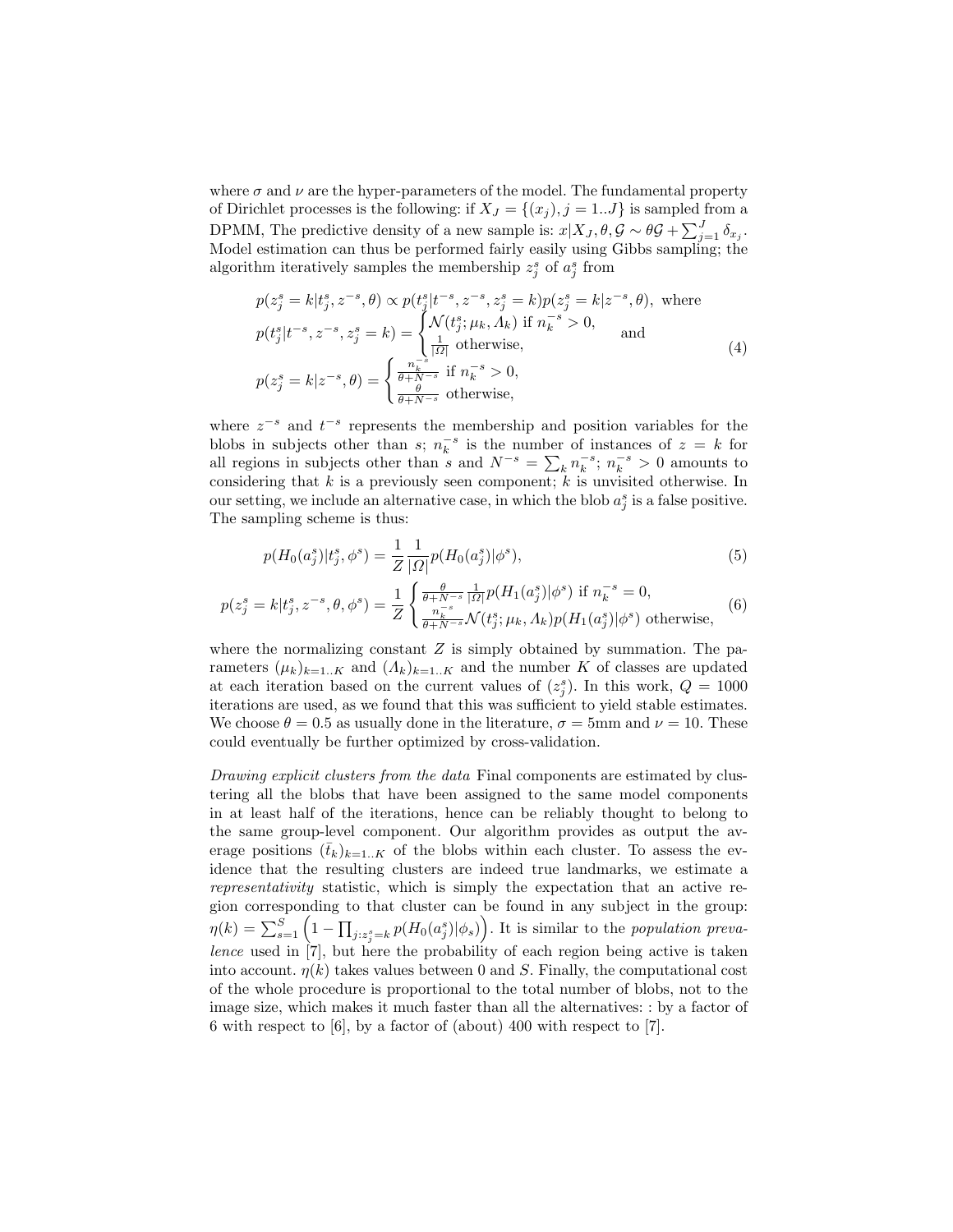#### 2.3 Validation procedures

The quality of the model is established by kernel-based statistics that measure the discrepancy between different sets of positions. Given two sets of positions  $\tau = (\tau_1, ..., \tau_F)$  and  $t = (t_1, ..., t_D)$ , we can define the following asymmetric statistic, that measures how close the values in t approximate those in  $\tau$ :

$$
\psi(t;\tau) = \sum_{f=1}^{F} \max_{d=1..D} \exp\left(-\frac{\|\tau_f - t_d\|^2}{2\delta^2}\right)
$$
(7)

Now, assuming that  $\tau$  represents a ground truth,  $\psi(t;\tau)$  can be taken as a sensitivity measure, while  $\psi(\tau;t)$  measures the *specificity* of the detection: these quantities are continuous approximations of the number of true and false detections. As the detected peaks are a monotonous function of some threshold parameter in all the above described procedures, both quantities do monotonously increase with respect to the corresponding threshold, so that it is possible to define (1-specificity, sensitivity) plots that are analogous to ROC curves. In our experiments, we assess the sensitivity, normalized by a factor  $\frac{1}{F}$ , for values of the specificity below 1, so that the (specificity, sensitivity) plots remain with the  $[0, 1] \times [0, 1]$  interval, and area under the curve (AUC) values can be used.

When dealing with real data, no ground truth is available, but we obtain sets of positions  $(t^g) = (t_1^g, ..., t_{D(g)}^g)$  form different subgroups  $g = 1...G$ ; then we derive a concordance index  $\kappa(t) = \frac{1}{G(G-1)} \sum_{g=1}^{G} \sum_{h \neq g} \frac{1}{D(g)} \psi(t^g; t^h)$   $\kappa$  is comprised between 0 and 1, a value close to 1 indicating a perfect match between subgroups, while a value close to 0 indicates a poor correspondence. We use  $\delta = 10$ mm in all our experiments.

### 3 Experiments and Results

#### 3.1 Simulated data

Data simulation: We have simulated a multi-subject dataset as a set of  $F = 10$ distant active regions with cone-shaped activation patterns. These regions have been chosen at arbitrary positions in the mask of the standard MNI brain template. Data from 10 subjects are simulated as activation peaks corrupted with spatially correlated noise (FWHM=7mm in each direction) to mimic the spatial structure of real fMRI datasets; the spatial resolution is 3mm. The simulated activation strength is 3 times the noise standard deviation, which corresponds to realistic values. An isotropic spatial jitter of 0, 1.5, 3mm or 6mm standard deviation in each direction is added to the individual position of the foci. 100 simulations are performed for each jitter value, and the average (specificity, sensitivity) characteristics are computed across all simulations. We compare the simulated peak positions in the dataset with those obtained from standard activation voxel-level detection statistics: random effects, with or without smoothing  $srfx/rfx$ , half cjh and full cjf conjunctions, and functional landmarks (fls).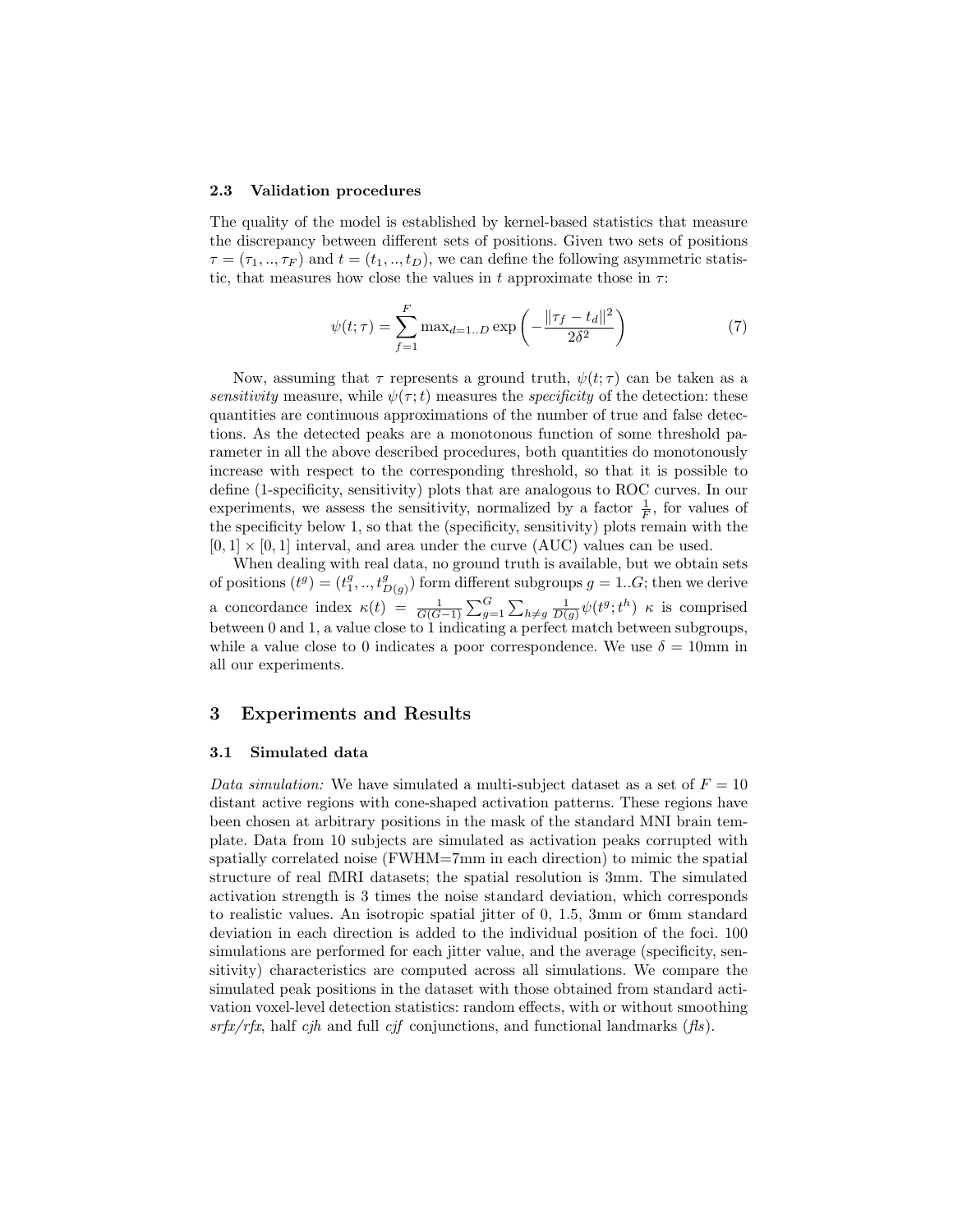

Fig. 1. (Specificity, sensitivity) curves obtained by averaging over 100 draws of simulated data, with an isotropic jitter of 0, 3 or 6mm from left to right. The blue, black, cyan, red and green characteristics correspond to  $rfx$ ,  $srfx$ ,  $cjh$ ,  $cjf$  and  $fls$  respectively.

| method                                                 |  | rfx srfx cih cif | fls |
|--------------------------------------------------------|--|------------------|-----|
| AUC, jitter=0mm 0.372 0.296 0.983 0.986 0.898          |  |                  |     |
| $ AUC,$ jitter=1.5mm $ 0.317 0.330 0.761 0.816 0.868 $ |  |                  |     |
| AUC, jitter=3mm $ 0.297 0.323 0.560 0.577 0.779 $      |  |                  |     |
| AUC, jitter=6mm  0.007 0.09 0.194 0.221 0.380          |  |                  |     |

Table 1. Area under curves corresponding to the (specificity, sensitivity) curves shown in Fig. 1, based on 100 draws of simulated data.

Results: The characteristics are presented in Fig. 1 for three jitter values. The area under curve can be found in Table 1. For non-null jitter the FL approach achieves the best results, while cjh/cjf perform well only in the absence of jitter. Random effects yield poor performance, and smoothing helps only slightly in presence of jitter. A score of 0.38 (fls, jitter=6mm in each direction) means that 3.8 times more true positives than false positives are detected in average.

#### 3.2 Experiments on Real data

Dataset and procedure. We use here a dataset of 171 right-handed subjects, that has been described in detail in [12]. The experiment was based on an eventrelated fMRI paradigm that comprised ten experimental conditions. Among other tasks, the subjects had to perform left or right hand movement, which resulted in maps of the differential motor activity that we study here. FMRI data pre-processing and statistical analysis were performed using the SPM5 software (www.fil.ucl.ac.uk). In particular, spatial normalization was performed using default parameters (non-rigid, low frequency deformation). We use the concordance measure to compare the reproducibility of peak positions: the different position sets are obtained through jackknife subsampling, by drawing  $G = 12$  random disjoint subgroups of 14 subjects from the population. Here, we use the same significance threshold, chosen as 0.05, corrected for multiple comparisons, in all procedures. Besides the statistics used in the simulation experiment, we introduced mixed-effects statistics  $mfx$ , as the individual variance maps were available.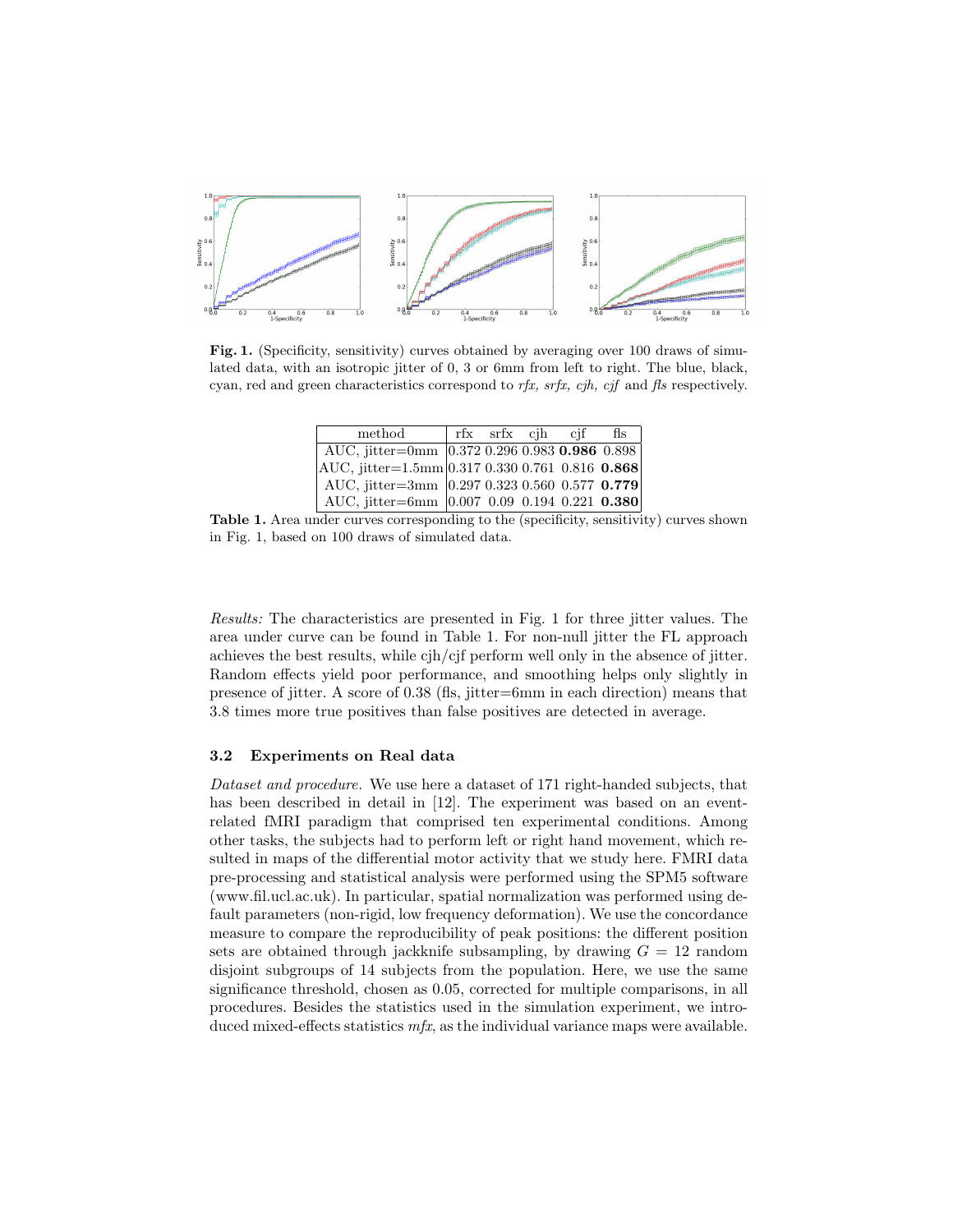

Fig. 2. (left) Reproducibility index of peak position obtained in the jackknife subsampling procedure for several group analysis techniques. (Right) 2-dimensional example on an axial slice of the scatter of peaks as observed in 3 groups, using the FL approach (top), and the  $rfx$  statistic (bottom): FLs are clearly more stable across groups.

Results on the real dataset The reproducibility plots are given in Fig. 2 for all the methods tested, based on 100 random population splits into disjoint groups. We observe that the FL positions are more reproducible in average than those of the other statistics, while  $rfx$  and  $srfx$  perform worst overall. Similar results were obtained for other functional contrasts (not shown).

### 4 Discussion

Here we have proposed a fast procedure for functional landmark detection and characterization. The approach is conceptually simpler and faster than the alternatives proposed in [5–7]; on a standard PC, the procedure takes a couple of minutes. This is crucial to allow cross-validation procedures, either to assess the merit of the method in various simulation experiments, such as those presented here, or merely to optimize the parameters used in the model. Importantly also, all the parameters are continuous and can be interpreted physically, so that their impact on the results can be assessed easily, and their choice can be guided by domain knowledge. Note that all the code used here is freely available in the nipy software suite (http://neuroimaging.scipy.org/site/index.html).

Going back to the problem of accurate activation position detection, the FL approach outperforms voxel-based statistics approach, except in simulations with no spatial jitter. This is expected, as voxel-based statistics are straightforwardly optimal in that case, but this is not a realistic situation. The FL method is less sensitive to jitter in the cross-subject activation position than the alternative approaches. This is confirmed by the experiments on real data, that show that the FL approach generally yields more stable results than its voxel-based alternatives. The relatively poor performance of  $rfx$  statistic can be explained by the fact that it down-weights regions where between-subject variability is large; as these regions coincide with activated regions, this reduces the power and the reproducibility of rfx. Smoothing does not help a lot in that respect.